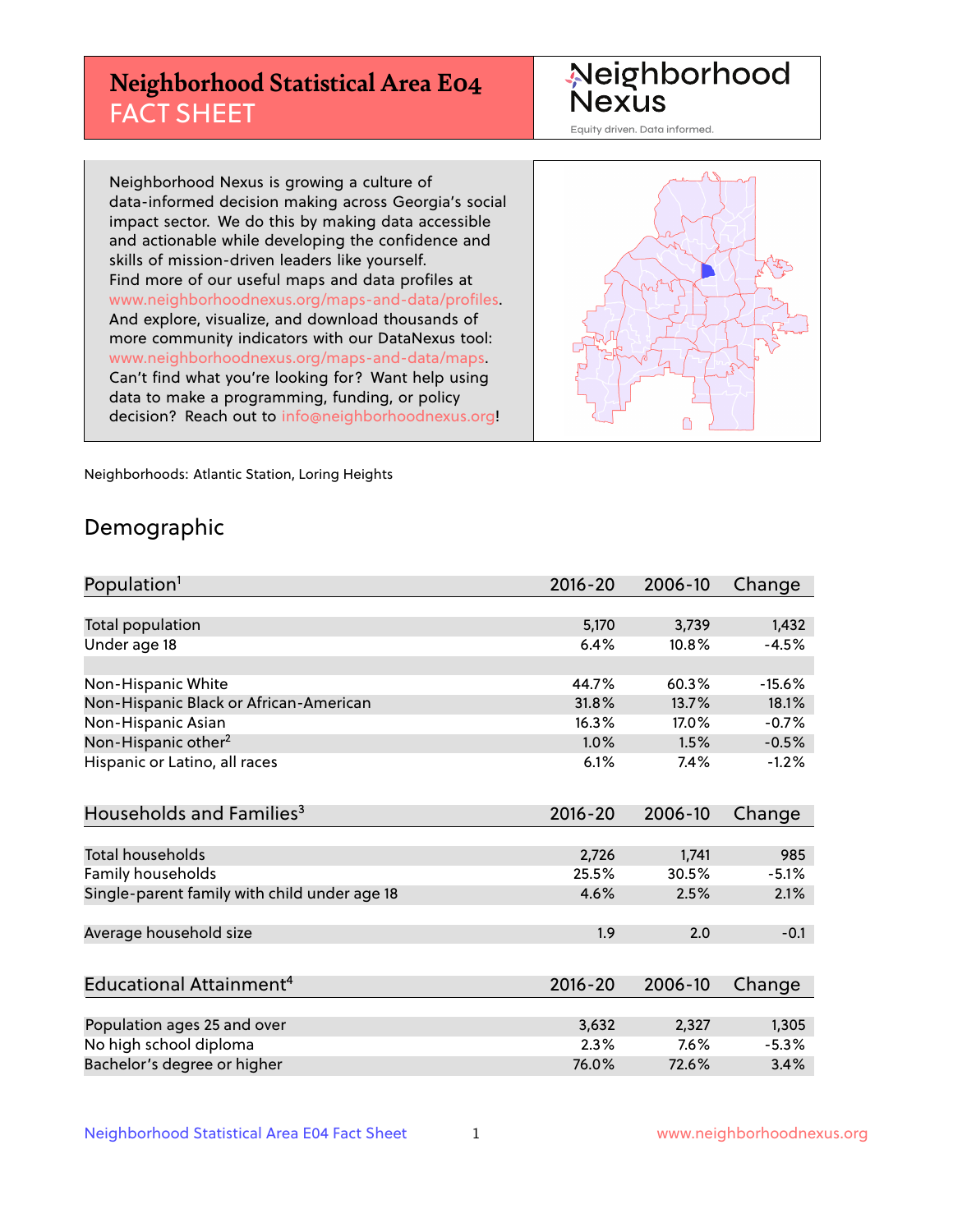# Change Measures, continued...

| Employment <sup>5</sup>                                 | $2016 - 20$ | 2006-10     | Change   |
|---------------------------------------------------------|-------------|-------------|----------|
| Total workers residing in Neighborhood Statistical Area | 2,560       | 800         | 1,760    |
| Workers with earnings \$1250/month or less              | 11.8%       | 18.5%       | $-6.7%$  |
| Workers with earnings \$1251/month to \$3333/month      | 18.1%       | 30.9%       | $-12.8%$ |
| Workers with earnings greater than \$3333/month         | 70.1%       | 50.6%       | 19.5%    |
|                                                         |             |             |          |
| Total jobs located in Neighborhood Statistical Area     | 6,084       | 2,350       | 3,734    |
| Jobs with earnings \$1250/month or less                 | 24.2%       | 10.4%       | 13.8%    |
| Jobs with earnings \$1251/month to \$3333/month         | 27.9%       | 40.6%       | $-12.6%$ |
| Jobs with earnings greater than \$3333/month            | 47.8%       | 49.0%       | $-1.2%$  |
|                                                         |             |             |          |
| Jobs/workers ratio                                      | 2.4         | 2.9         | $-0.6$   |
|                                                         |             |             |          |
| Income and Poverty <sup>6</sup>                         | $2016 - 20$ | 2006-10     | Change   |
|                                                         |             |             |          |
| Median household income                                 | \$65,645    | \$54,195    | \$11,450 |
|                                                         |             |             |          |
| Population for whom poverty status is determined        | 5,073       | 3,493       | 1,581    |
| Population below poverty                                | 24.4%       | 16.4%       | 8.0%     |
|                                                         |             |             |          |
| Housing <sup>7</sup>                                    | $2016 - 20$ | 2006-10     | Change   |
|                                                         |             |             |          |
| Total housing units                                     | 3,285       | 2,124       | 1,161    |
| Occupied housing units                                  | 83.0%       | 82.0%       | 1.0%     |
| Vacant housing units                                    | 17.0%       | 18.0%       | $-1.0%$  |
|                                                         |             |             |          |
| Occupied housing units                                  | 2,726       | 1,741       | 985      |
| Owner occupied housing units                            | 33.2%       | 41.1%       | $-7.9%$  |
| Renter occupied housing units                           | 66.8%       | 58.9%       | 7.9%     |
|                                                         |             |             |          |
| Access to a Vehicle <sup>8</sup>                        | $2016 - 20$ | 2006-10     | Change   |
|                                                         |             |             |          |
| Occupied housing units                                  | 2,726       | 1,741       | 985      |
| No vehicle available                                    | 8.7%        | 7.3%        | 1.4%     |
|                                                         |             |             |          |
| Crime Rates, per 10,000 Population <sup>9</sup>         | 2017-21     | $2012 - 16$ | Change   |
|                                                         |             |             |          |
| All Part I crimes                                       | 718.3       | 877.3       | $-158.9$ |
| Violent crime                                           | 52.6        | 66.5        | $-13.9$  |
| Murder                                                  | 0.8         | 0.9         | $-0.1$   |
| Robbery                                                 | 21.3        | 42.1        | $-20.8$  |
| Aggravated assault                                      | 30.6        | 23.5        | 7.0      |
| Property crime                                          | 665.7       | 810.7       | $-145.0$ |
| <b>Burglary</b>                                         | 74.7        | 115.4       | $-40.8$  |
| Larceny                                                 | 491.7       | 618.8       | $-127.1$ |
| Vehicle theft                                           | 99.4        | 76.5        | 22.9     |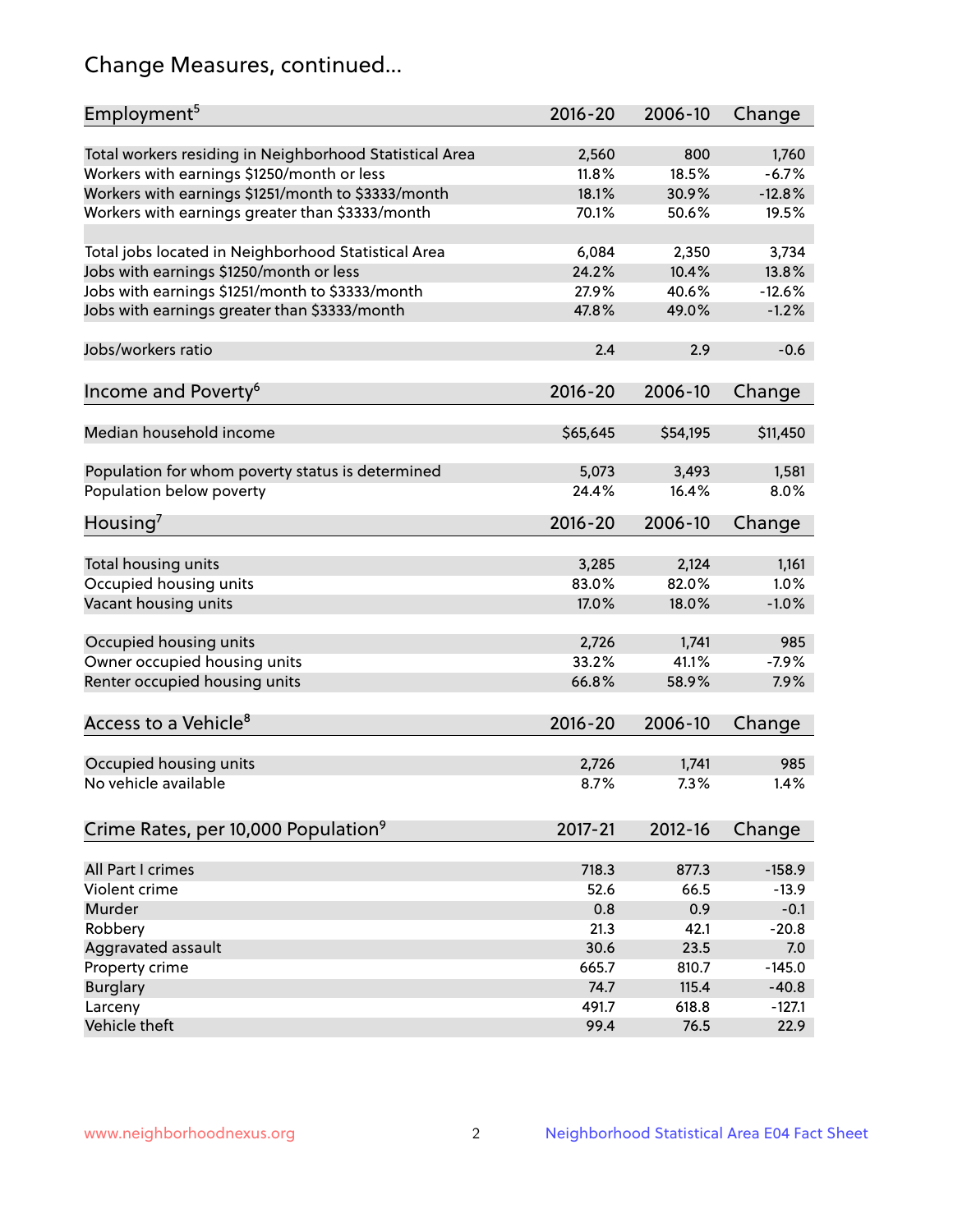# Current Data: Demographic

| Sex and Age, 2016-20 <sup>10</sup>                    | <b>Estimate</b> | Margin of Error |
|-------------------------------------------------------|-----------------|-----------------|
| Total population                                      | 5,170           | $\pm 856$       |
| Male                                                  | 52.6%           | $\pm$ 8.7%      |
| Female                                                | 47.4%           | $\pm$ 8.9%      |
| Under 5 years                                         | 3.2%            | $\pm 2.5\%$     |
| 5 to 9 years                                          | 1.8%            | $\pm 2.9\%$     |
| 10 to 14 years                                        | 1.0%            | $\pm 1.7\%$     |
| 15 to 19 years                                        | 2.6%            | $\pm$ 3.2%      |
| 20 to 24 years                                        | 21.2%           | $\pm$ 7.1%      |
| 25 to 34 years                                        | 43.5%           | $\pm$ 8.1%      |
| 35 to 44 years                                        | 11.5%           | $\pm$ 4.7%      |
| 45 to 54 years                                        | 9.0%            | $\pm$ 4.5%      |
| 55 to 59 years                                        | 1.7%            | $\pm 1.3\%$     |
| 60 to 64 years                                        | 2.7%            | $\pm$ 3.2%      |
| 65 to 74 years                                        | 1.4%            | ±1.4%           |
| 75 to 84 years                                        | 0.4%            | $\pm 1.1\%$     |
| 85 years and over                                     | 0.0%            | $\pm$ 0.5%      |
| Median age (years)                                    | 28.2            | $\pm$ 0.3       |
| Race and Ethnicity, 2016-20 <sup>11</sup>             | <b>Estimate</b> | Margin of Error |
| Total population                                      | 5,170           | $\pm$ 856       |
| Hispanic or Latino (of any race)                      | 6.1%            | $\pm 2.9\%$     |
| Not Hispanic or Latino                                | 93.9%           | $\pm$ 5.0%      |
| White alone                                           | 44.7%           | $\pm$ 9.0%      |
| Black or African American alone                       | 31.8%           | $\pm 10.5\%$    |
| American Indian and Alaska Native alone               | 0.4%            | $\pm$ 0.9%      |
| Asian alone                                           | 16.3%           | $\pm$ 7.6%      |
| Native Hawaiian and other Pacific Islander alone      | 0.0%            | $\pm$ 0.4%      |
| Some other race alone                                 | 0.0%            | $\pm$ 0.4%      |
| Two or more races                                     | 0.6%            | $\pm 1.1\%$     |
| U.S. Citizenship Status, 2016-20 <sup>12</sup>        | <b>Estimate</b> | Margin of Error |
| Foreign-born population                               | 984             | $\pm$ 457       |
| Naturalized U.S. citizen                              | 18.2%           | $\pm 10.6\%$    |
| Not a U.S. citizen                                    | 81.8%           | $\pm 21.9\%$    |
| Citizen, Voting Age Population, 2016-20 <sup>13</sup> | <b>Estimate</b> | Margin of Error |
| Citizen, 18 and over population                       | 4,044           | ±711            |
| Male                                                  | 49.7%           | $\pm$ 7.1%      |
| Female                                                | 50.3%           | $\pm$ 10.2%     |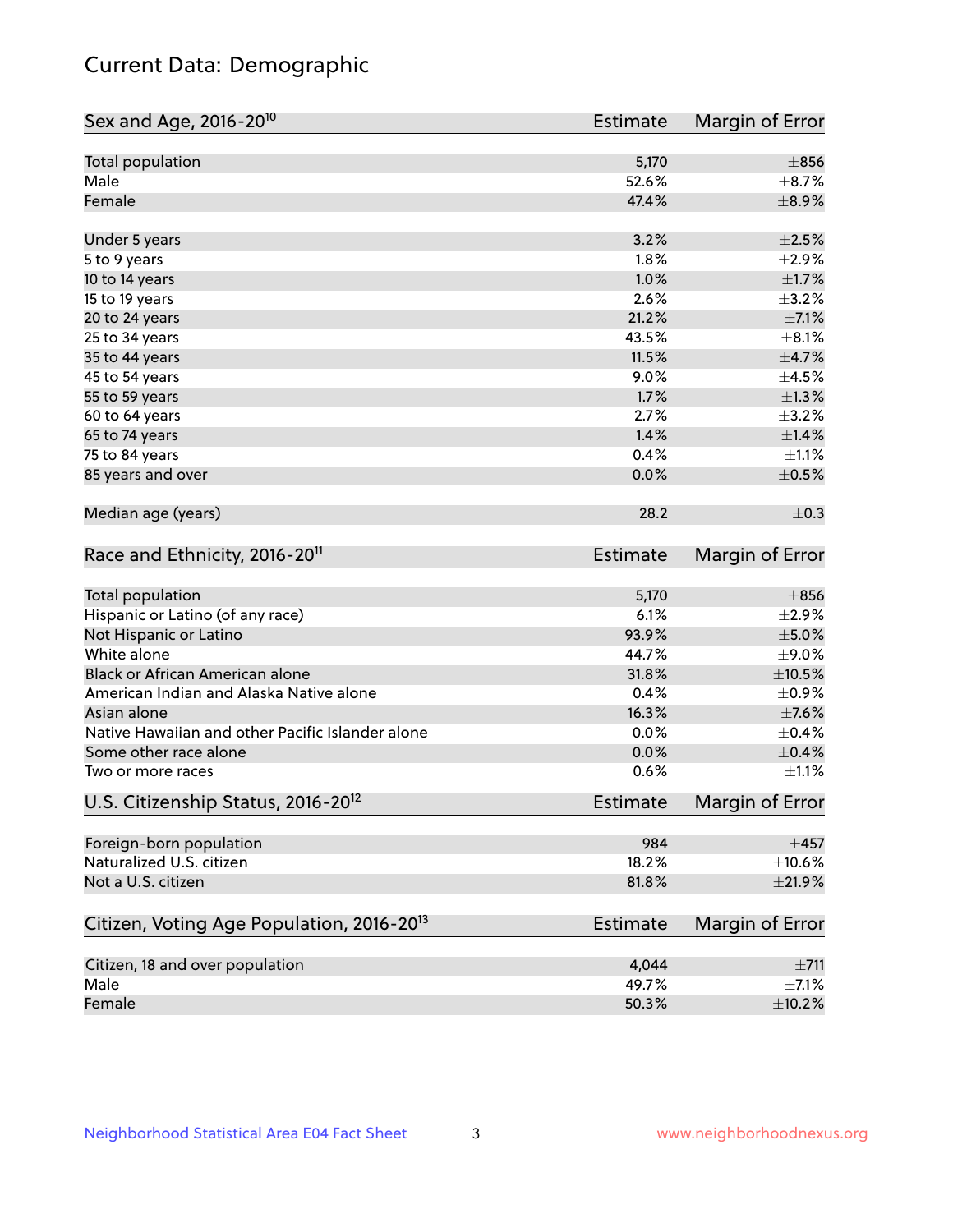# Current Data: Economic

| Income, 2016-20 <sup>14</sup>                                     | <b>Estimate</b> | Margin of Error |
|-------------------------------------------------------------------|-----------------|-----------------|
| All households                                                    |                 | $\pm$ 364       |
| Less than \$10,000                                                | 2,726<br>10.1%  | $\pm$ 4.5%      |
|                                                                   | 4.2%            | $\pm$ 4.9%      |
| \$10,000 to \$14,999<br>\$15,000 to \$24,999                      |                 | $\pm$ 5.4%      |
|                                                                   | 6.6%            |                 |
| \$25,000 to \$34,999                                              | 6.2%            | $\pm$ 4.1%      |
| \$35,000 to \$49,999                                              | 11.7%           | $\pm$ 6.1%      |
| \$50,000 to \$74,999                                              | 17.5%           | $\pm$ 7.2%      |
| \$75,000 to \$99,999                                              | 9.8%            | ±5.9%           |
| \$100,000 to \$149,999                                            | 13.1%           | $\pm$ 7.0%      |
| \$150,000 to \$199,999                                            | 9.4%            | $\pm$ 5.0%      |
| \$200,000 or more                                                 | 11.5%           | $\pm$ 7.5%      |
| Median household income (dollars)                                 | \$65,645        | $\pm$ 5,705     |
| Mean household income (dollars)                                   | \$102,129       | ±32,403         |
| Households with earnings                                          | 91.3%           | $\pm$ 6.7%      |
| Mean earnings (dollars)                                           | \$107,172       | ±34,306         |
| Households with Social Security                                   | 4.4%            | $\pm$ 4.2%      |
| Mean Social Security income (dollars)                             | \$11,375        | $\pm$ 7,198     |
| Households with retirement income                                 | 8.0%            | $\pm$ 5.0%      |
| Mean retirement income (dollars)                                  | \$12,338        | ±14,646         |
| Households with Supplemental Security Income                      | 0.0%            | $\pm$ 0.7%      |
| Mean Supplemental Security Income (dollars)                       | t               | $^{\dagger}$    |
| Households with cash public assistance income                     | 0.0%            | $\pm$ 0.7%      |
| Mean cash public assistance income (dollars)                      | t               | $^{\dagger}$    |
| Households with Food Stamp/SNAP benefits in the past 12<br>months | 3.4%            | $\pm$ 4.9%      |
| Family households                                                 | 695             | ±281            |
| Less than \$10,000                                                | 5.9%            | $\pm$ 9.8%      |
| \$10,000 to \$14,999                                              | 9.5%            | $\pm$ 17.7%     |
| \$15,000 to \$24,999                                              | 0.0%            | $\pm$ 3.7%      |
| \$25,000 to \$34,999                                              | 1.9%            | $\pm$ 6.7%      |
| \$35,000 to \$49,999                                              | 3.0%            | ±6.3%           |
| \$50,000 to \$74,999                                              | 7.6%            | $\pm$ 8.2%      |
| \$75,000 to \$99,999                                              | 9.1%            | ±10.8%          |
| \$100,000 to \$149,999                                            | 17.4%           | $\pm$ 14.0%     |
| \$150,000 to \$199,999                                            | 12.3%           | ±9.8%           |
| \$200,000 or more                                                 | 33.2%           | $\pm 25.3\%$    |
| Median family income (dollars)                                    | \$135,883       | $±$ 24,037      |
| Mean family income (dollars)                                      | \$187,004       | ±117,096        |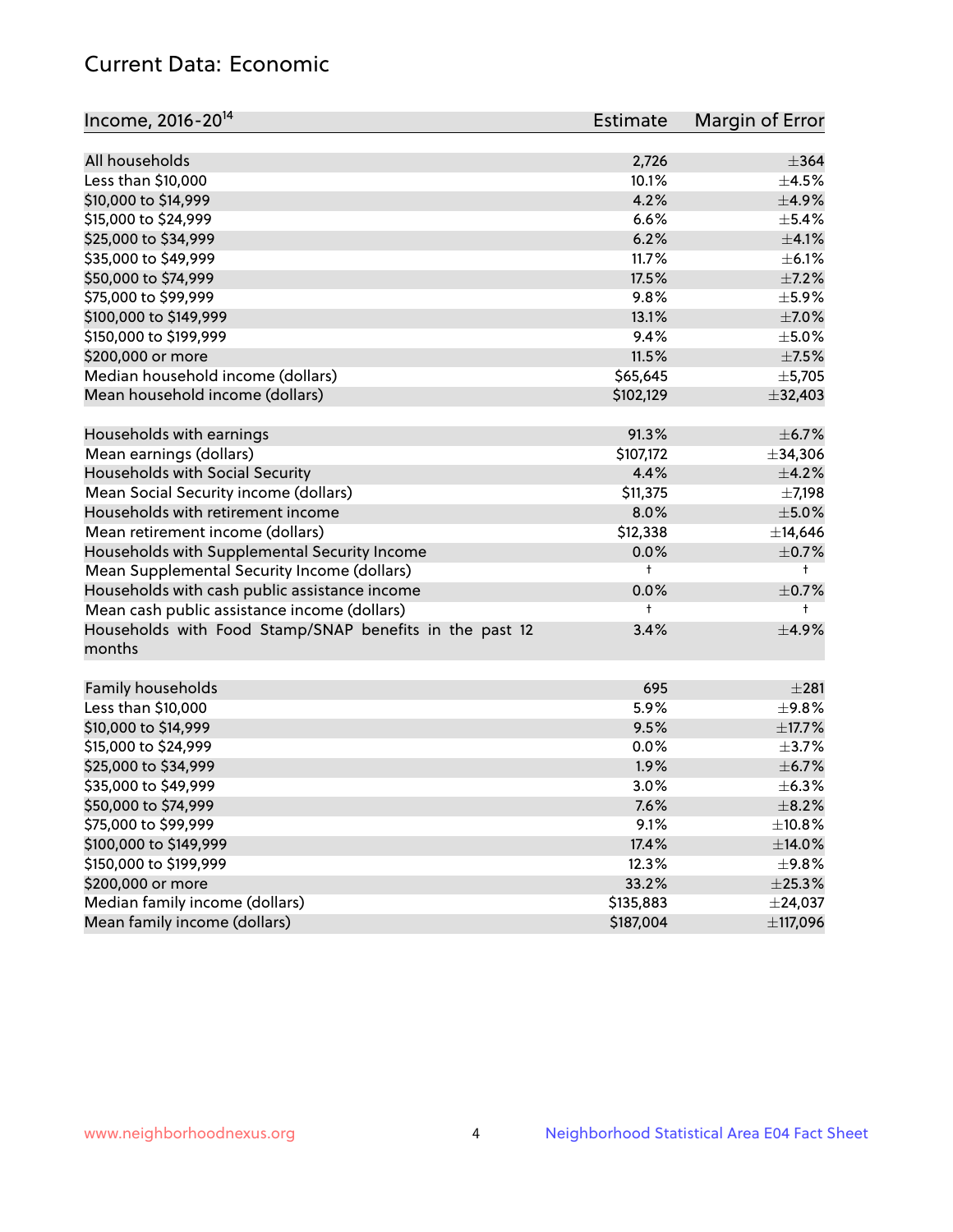# Current Data: Economic, continued...

| Income, 2016-20, continued <sup>15</sup>                                                    | <b>Estimate</b> | Margin of Error        |
|---------------------------------------------------------------------------------------------|-----------------|------------------------|
|                                                                                             |                 |                        |
| Nonfamily households                                                                        | 2,031           | $\pm 308$              |
| Median nonfamily income (dollars)                                                           | \$55,316        | ±4,647                 |
| Mean nonfamily income (dollars)                                                             | \$72,818        | ±13,366                |
| Median earnings for workers (dollars)                                                       | \$48,232        | ±3,907                 |
| Median earnings for male full-time, year-round workers<br>(dollars)                         | \$72,561        | ±7,920                 |
| Median earnings for female full-time, year-round workers<br>(dollars)                       | \$57,019        | $\pm$ 4,798            |
| Per capita income (dollars)                                                                 | \$56,204        | ±16,549                |
| Families Below Poverty Level, 2016-20 <sup>16</sup>                                         | <b>Estimate</b> | <b>Margin of Error</b> |
|                                                                                             |                 |                        |
| <b>All Families</b>                                                                         | 695             | $\pm 281$              |
| Percent below poverty                                                                       | 15.4%           | ±19.6%                 |
| Families with related children under 18 years                                               | 259             | $\pm 201$              |
| Percent below poverty                                                                       | 24.6%           | ±45.3%                 |
| Families with related children under 5 years only                                           | 154             | $\pm$ 156              |
| Percent below poverty                                                                       | 39.8%           | ±72.3%                 |
| Married couple families                                                                     | 477             | $\pm 230$              |
| Percent below poverty                                                                       | 3.0%            | $\pm$ 7.2%             |
| Married couple families with related children under 18 years                                | 133             | $\pm 106$              |
| Percent below poverty                                                                       | $0.0\%$         | ±13.6%                 |
| Married couple families with related children under 5 years                                 | 93              | $\pm$ 88               |
| Percent below poverty                                                                       | 0.0%            | ±19.5%                 |
|                                                                                             |                 |                        |
| Families with female householder, no spouse present                                         | 122             | $\pm$ 157              |
| Percent below poverty                                                                       | 54.2%           | ±76.5%                 |
| Families with female householder, no spouse present with<br>related children under 18 years | 102             | $\pm$ 153              |
| Percent below poverty                                                                       | 60.4%           | ±82.8%                 |
|                                                                                             | 61              | $\pm$ 126              |
| Families with female householder, no spouse present with<br>related children under 5 years  |                 |                        |
| Percent below poverty                                                                       | 100.0%          | $±$ 289.4%             |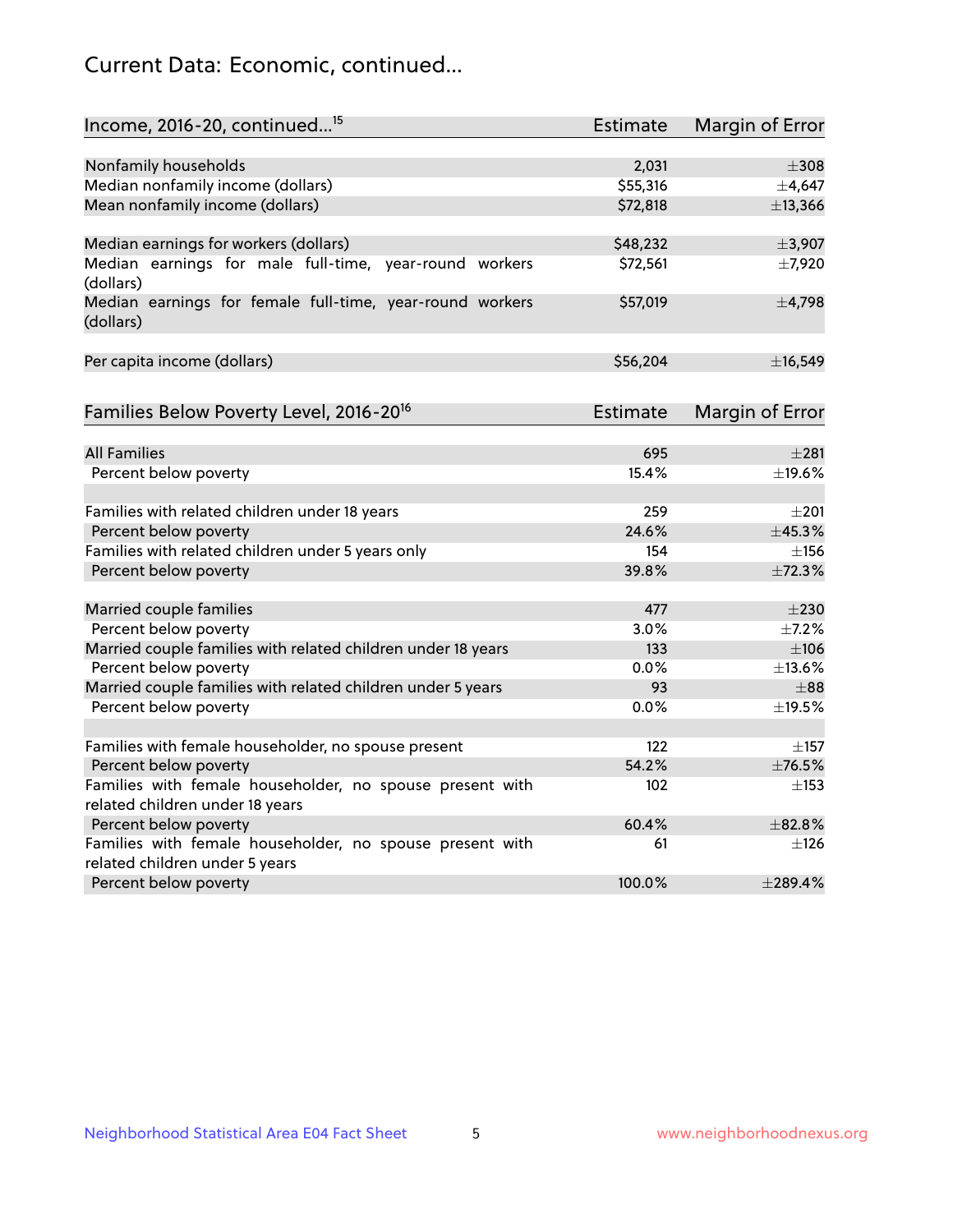# Current Data: Economic, continued...

| People Below Poverty Level, 2016-20 <sup>17</sup> | <b>Estimate</b> | Margin of Error |
|---------------------------------------------------|-----------------|-----------------|
|                                                   |                 |                 |
| Total population                                  | 5,073           | $\pm$ 847       |
| Percent below poverty                             | 24.4%           | $\pm$ 7.9%      |
| Population under 18 years                         | 324             | $\pm 232$       |
| Percent below poverty                             | 10.0%           | ±24.4%          |
| Population 18 years and over                      | 4.749           | $\pm 787$       |
| Percent below poverty                             | 25.4%           | $\pm$ 8.6%      |
| Population 18 to 64 years                         | 4,658           | $\pm 782$       |
| Percent below poverty                             | 25.3%           | $\pm$ 8.8%      |
| Population 65 years and over                      | 92              | $\pm$ 89        |
| Percent below poverty                             | 27.2%           | ±44.6%          |

| Poverty by Race/Ethnicity, 2016-20 <sup>18</sup> | <b>Estimate</b> | Margin of Error |
|--------------------------------------------------|-----------------|-----------------|
|                                                  |                 |                 |
| Non-Hispanic White population                    | 2,258           | $\pm$ 595       |
| Percent below poverty                            | 11.3%           | $\pm$ 6.4%      |
| <b>Black population</b>                          | 1,645           | $\pm 610$       |
| Percent below poverty                            | 24.7%           | $\pm$ 14.2%     |
| Asian population                                 | 845             | $\pm$ 417       |
| Percent below poverty                            | 62.5%           | $\pm 20.3\%$    |
| Hispanic or Latino population                    | 318             | ±161            |
| Percent below poverty                            | 21.1%           | $\pm 22.0\%$    |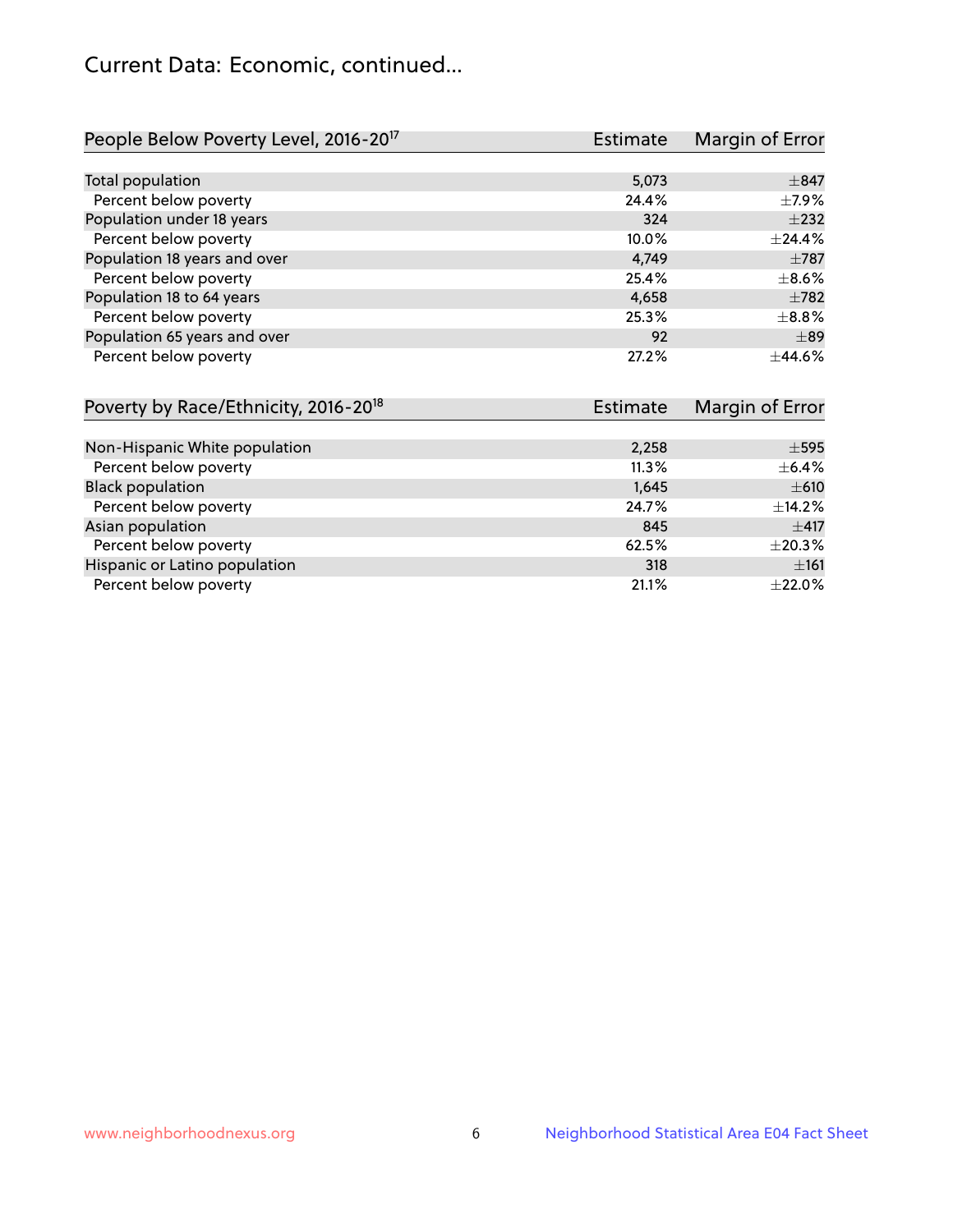# Current Data: Employment

| Employment Status, 2016-20 <sup>19</sup>                                    | <b>Estimate</b> | Margin of Error |
|-----------------------------------------------------------------------------|-----------------|-----------------|
|                                                                             |                 |                 |
| Population 16 years and over                                                | 4,861           | $\pm 799$       |
| In labor force                                                              | 79.2%           | $\pm$ 5.1%      |
| Civilian labor force                                                        | 79.0%           | $\pm$ 5.1%      |
| Employed                                                                    | 75.3%           | $\pm$ 5.9%      |
| Unemployed                                                                  | 3.7%            | $\pm$ 3.1%      |
| <b>Armed Forces</b>                                                         | 0.1%            | $\pm1.7\%$      |
| Not in labor force                                                          | 20.8%           | ±6.8%           |
| Civilian labor force                                                        | 3,841           | $\pm 678$       |
| <b>Unemployment Rate</b>                                                    | 4.7%            | $\pm$ 3.9%      |
|                                                                             |                 |                 |
| Females 16 years and over                                                   | 2,273           | $\pm$ 567       |
| In labor force                                                              | 79.9%           | $\pm$ 9.0%      |
| Civilian labor force                                                        | 79.6%           | $\pm$ 9.1%      |
| Employed                                                                    | 75.4%           | $\pm 10.0\%$    |
|                                                                             |                 |                 |
| Own children of the householder under 6 years                               | 203             | ±131            |
| All parents in family in labor force                                        | 71.7%           | ±42.9%          |
| Own children of the householder 6 to 17 years                               | 121             | $\pm 206$       |
| All parents in family in labor force                                        | 98.9%           | ±19.4%          |
|                                                                             |                 |                 |
| Industry, 2016-20 <sup>20</sup>                                             | <b>Estimate</b> | Margin of Error |
|                                                                             |                 |                 |
| Civilian employed population 16 years and over                              | 3,660           | $\pm 666$       |
| Agriculture, forestry, fishing and hunting, and mining                      | 0.0%            | $\pm$ 0.7%      |
| Construction                                                                | 1.5%            | $\pm 2.2\%$     |
| Manufacturing                                                               | 5.2%            | $\pm$ 3.5%      |
| Wholesale trade                                                             | 4.5%            | $\pm$ 3.5%      |
| Retail trade                                                                | 11.5%           | $\pm$ 5.7%      |
| Transportation and warehousing, and utilities                               | 4.4%            | $\pm$ 3.3%      |
| Information                                                                 | 7.2%            | $\pm$ 3.9%      |
| Finance and insurance, and real estate and rental and leasing               | 7.4%            | $\pm$ 6.2%      |
| Professional, scientific, and management, and administrative                | 27.3%           | $\pm$ 7.2%      |
| and waste management services                                               |                 |                 |
| Educational services, and health care and social assistance                 | 18.5%           | $\pm$ 6.2%      |
| Arts, entertainment, and recreation, and accommodation and<br>food services | $7.2\%$         | $\pm$ 4.8%      |
| Other services, except public administration                                | 2.8%            | $\pm$ 3.1%      |
| Public administration                                                       | 2.6%            | $\pm 2.6\%$     |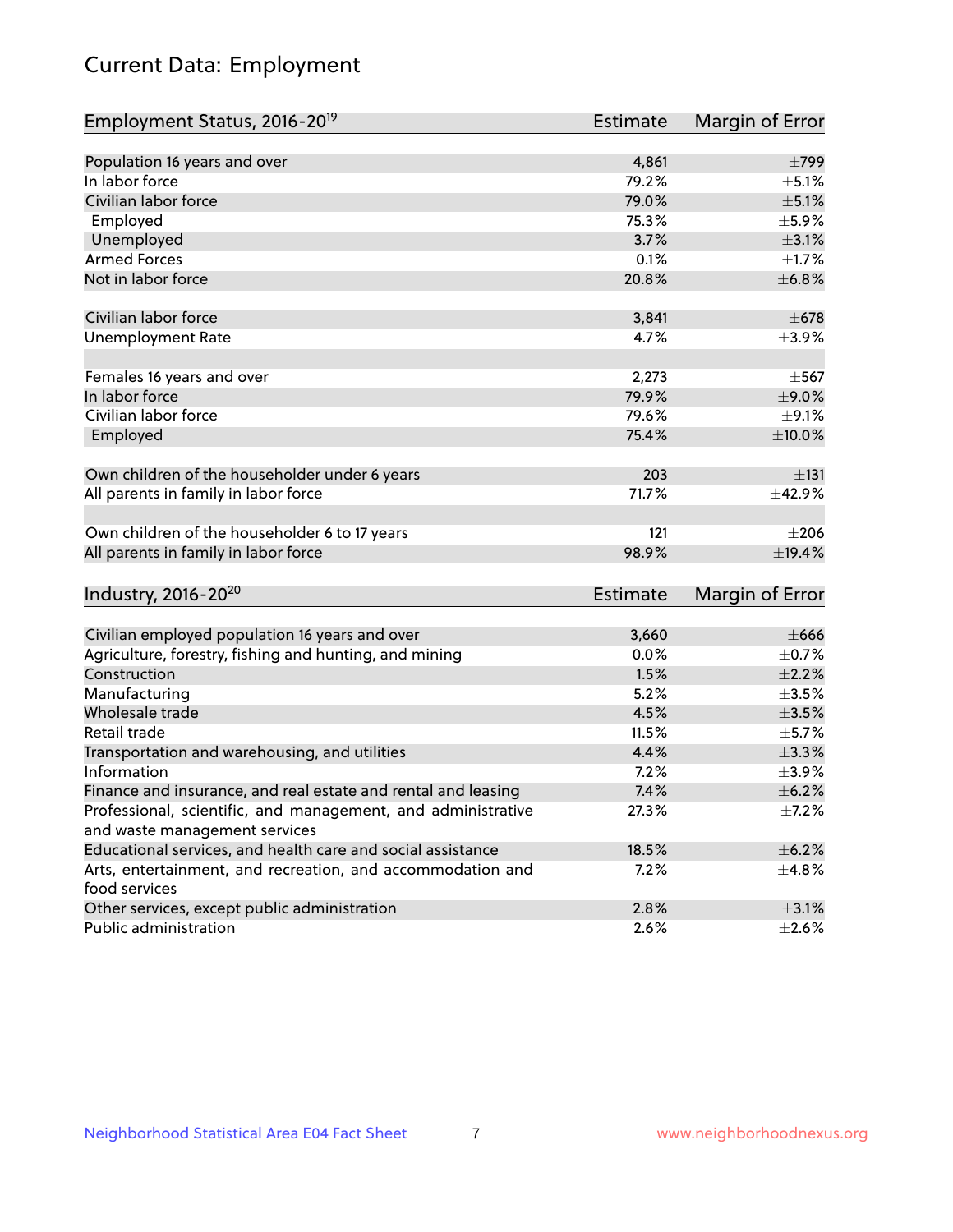# Current Data: Employment, continued...

| Occupation, 2016-20 <sup>21</sup>                                     | <b>Estimate</b> | Margin of Error |
|-----------------------------------------------------------------------|-----------------|-----------------|
| Civilian employed population 16 years and over                        | 3,660           | $\pm 666$       |
| Management, business, science, and arts occupations                   | 63.9%           | $\pm$ 9.4%      |
| Service occupations                                                   | 7.7%            | $\pm$ 4.9%      |
| Sales and office occupations                                          | 22.5%           | $\pm$ 6.9%      |
| Natural resources, construction, and maintenance occupations          | 0.1%            | $\pm$ 0.7%      |
| Production, transportation, and material moving occupations           | 5.8%            | $\pm$ 3.9%      |
| Class of Worker, 2016-20 <sup>22</sup>                                | Estimate        | Margin of Error |
| Civilian employed population 16 years and over                        | 3,660           | $\pm 666$       |
| Private wage and salary workers                                       | 81.3%           | $\pm$ 6.3%      |
| Government workers                                                    | 13.6%           | $\pm$ 6.6%      |
| Self-employed in own not incorporated business workers                | 4.5%            | $\pm$ 4.0%      |
| Unpaid family workers                                                 | 0.7%            | $\pm$ 1.9%      |
|                                                                       |                 |                 |
| Job Flows, 2019 <sup>23</sup>                                         |                 | 2019            |
| Total Jobs in Neighborhood Statistical Area                           |                 | 6,084           |
| Held by residents of Neighborhood Statistical Area                    |                 | 0.7%            |
| Held by non-residents of Neighborhood Statistical Area                |                 | 99.3%           |
| Jobs by Industry Sector, 2019 <sup>24</sup>                           |                 | 2019            |
| Total Jobs in Neighborhood Statistical Area                           |                 | 6,084           |
| <b>Goods Producing sectors</b>                                        |                 | 5.4%            |
| Trade, Transportation, and Utilities sectors                          |                 | 25.5%           |
| All Other Services sectors                                            |                 | 69.0%           |
| Total Jobs in Neighborhood Statistical<br>held<br>by<br>Area          |                 | 43              |
| Neighborhood Statistical Area residents                               |                 |                 |
| <b>Goods Producing sectors</b>                                        |                 | 0.0%            |
| Trade, Transportation, and Utilities sectors                          |                 | 30.2%           |
| All Other Services sectors                                            |                 | 69.8%           |
| Jobs by Earnings, 2019 <sup>25</sup>                                  |                 | 2019            |
| Total Jobs in Neighborhood Statistical Area                           |                 | 6,084           |
| Jobs with earnings \$1250/month or less                               |                 | 24.2%           |
| Jobs with earnings \$1251/month to \$3333/month                       |                 | 27.9%           |
| Jobs with earnings greater than \$3333/month                          |                 | 47.8%           |
| Neighborhood Statistical<br>Jobs<br>in<br>Area<br>held<br>by<br>Total |                 | 43              |
| Neighborhood Statistical Area residents                               |                 |                 |
| Jobs with earnings \$1250/month or less                               |                 | 27.9%           |
| Jobs with earnings \$1251/month to \$3333/month                       |                 | 30.2%           |
| Jobs with earnings greater than \$3333/month                          |                 | 41.9%           |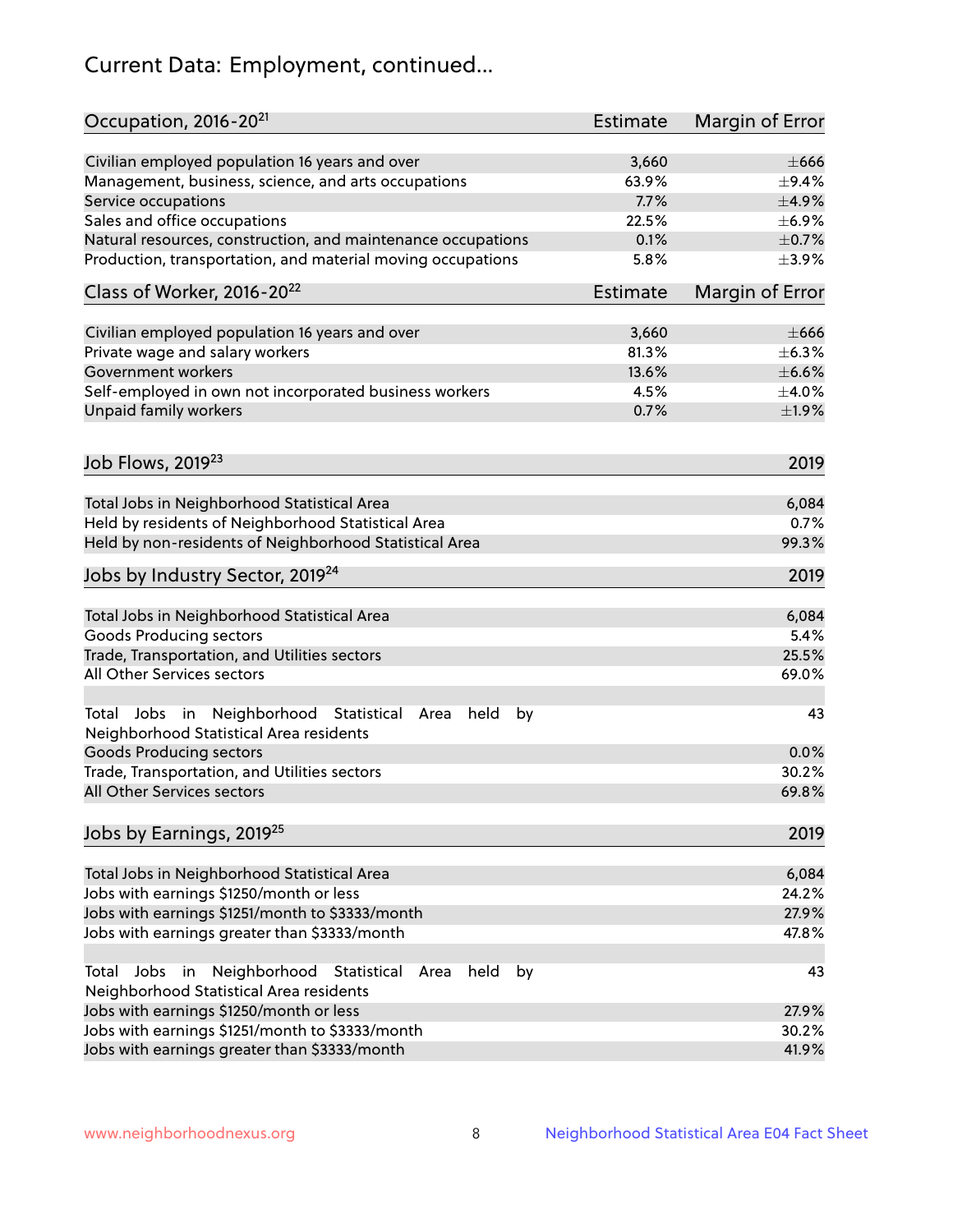# Current Data: Employment, continued...

| Jobs by Age of Worker, 2019 <sup>26</sup>                                                      | 2019  |
|------------------------------------------------------------------------------------------------|-------|
|                                                                                                |       |
| Total Jobs in Neighborhood Statistical Area                                                    | 6,084 |
| Jobs with workers age 29 or younger                                                            | 29.8% |
| Jobs with workers age 30 to 54                                                                 | 53.9% |
| Jobs with workers age 55 or older                                                              | 16.3% |
|                                                                                                |       |
| Total Jobs in Neighborhood Statistical Area held by<br>Neighborhood Statistical Area residents | 43    |
| Jobs with workers age 29 or younger                                                            | 32.6% |
| Jobs with workers age 30 to 54                                                                 | 53.5% |
| Jobs with workers age 55 or older                                                              | 14.0% |

### Current Data: Education

| School Enrollment, 2016-20 <sup>27</sup>       | <b>Estimate</b> | Margin of Error |
|------------------------------------------------|-----------------|-----------------|
|                                                |                 |                 |
| Population 3 years and over enrolled in school | 1,819           | $\pm$ 593       |
| Nursery school, preschool                      | 2.9%            | $+4.3%$         |
| Kindergarten                                   | 0.0%            | $\pm$ 1.0%      |
| Elementary school (grades 1-8)                 | 5.8%            | $\pm$ 8.7%      |
| High school (grades 9-12)                      | 1.3%            | $\pm 2.3\%$     |
| College or graduate school                     | 89.9%           | ±12.2%          |

| Educational Attainment, 2016-20 <sup>28</sup> | <b>Estimate</b> | Margin of Error |
|-----------------------------------------------|-----------------|-----------------|
|                                               |                 |                 |
| Population 25 years and over                  | 3,632           | $\pm 698$       |
| Less than 9th grade                           | 0.2%            | $\pm$ 1.4%      |
| 9th to 12th grade, no diploma                 | 2.0%            | $\pm 3.0\%$     |
| High school graduate (includes equivalency)   | $7.7\%$         | $\pm$ 4.7%      |
| Some college, no degree                       | 10.5%           | $\pm$ 5.8%      |
| Associate's degree                            | 3.5%            | $\pm 2.5\%$     |
| Bachelor's degree                             | 46.6%           | $\pm$ 9.1%      |
| Graduate or professional degree               | 29.4%           | $\pm$ 7.6%      |
|                                               |                 |                 |
| Percent high school graduate or higher        | 97.7%           | $+26.0%$        |
| Percent bachelor's degree or higher           | 76.0%           | $\pm$ 6.3%      |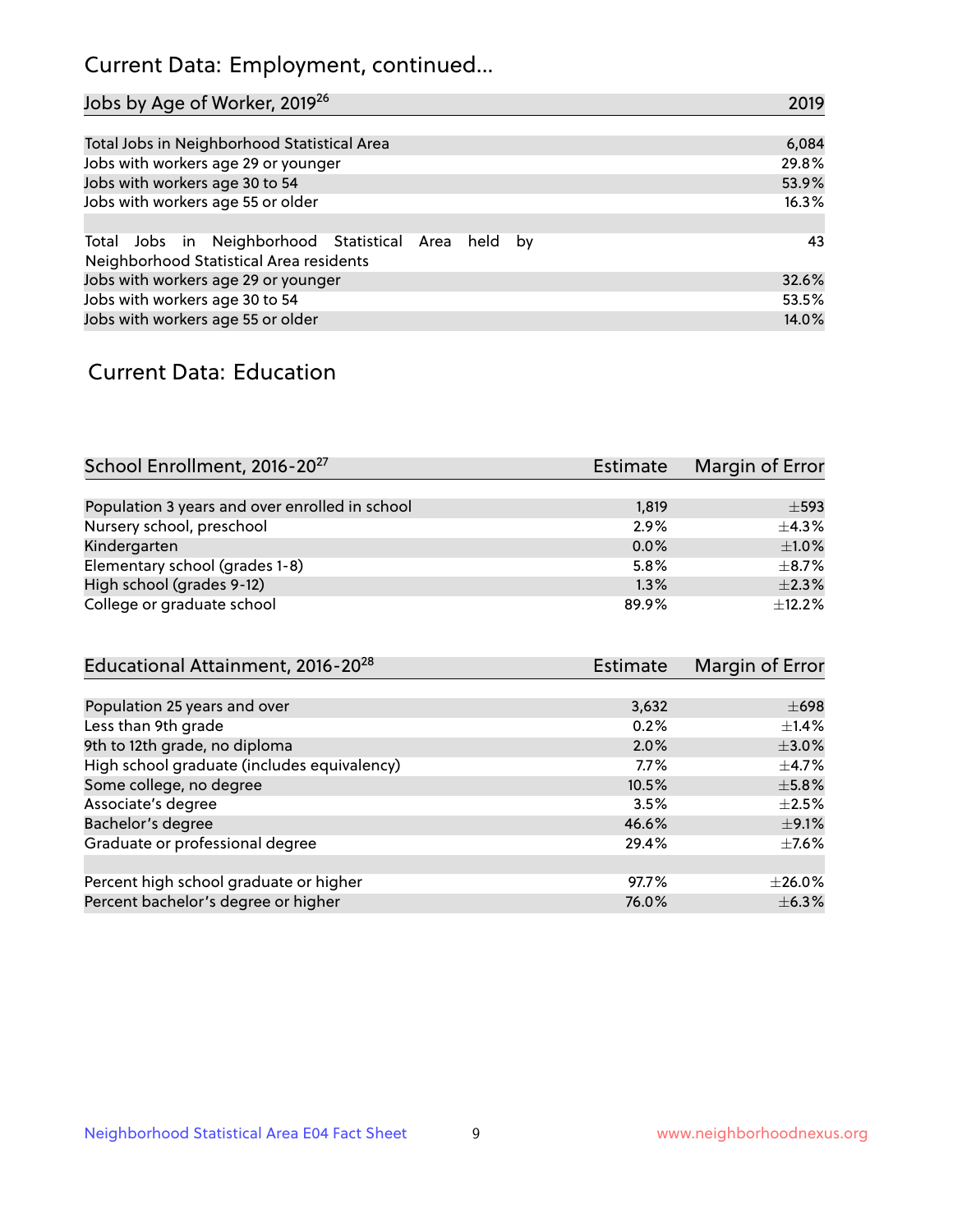# Current Data: Housing

| <b>Total households</b><br>2,726<br>$\pm$ 364<br>Family households (families)<br>25.5%<br>With own children under 18 years<br>9.5%<br>$\pm$ 7.1%<br>17.5%<br>$\pm$ 8.0%<br>Married-couple family<br>4.9%<br>$\pm 3.8\%$<br>With own children of the householder under 18 years<br>3.5%<br>Male householder, no spouse present, family<br>$\pm$ 4.0%<br>With own children of the householder under 18 years<br>0.9%<br>$\pm 2.7\%$<br>4.5%<br>Female householder, no spouse present, family<br>$\pm$ 5.7%<br>With own children of the householder under 18 years<br>3.7%<br>$\pm$ 5.5%<br>Nonfamily households<br>74.5%<br>$\pm$ 5.4%<br>50.6%<br>Householder living alone<br>65 years and over<br>2.3%<br>$\pm 2.4\%$<br>9.5%<br>Households with one or more people under 18 years<br>$\pm$ 7.0%<br>Households with one or more people 65 years and over<br>3.1%<br>$\pm 2.7\%$<br>1.86<br>Average household size<br>$\pm$ 0.19<br>Average family size<br>2.45<br>Housing Occupancy, 2016-20 <sup>30</sup><br><b>Estimate</b><br>Margin of Error<br>Total housing units<br>3,285<br>$\pm$ 338<br>Occupied housing units<br>83.0%<br>$\pm$ 7.0%<br>$\pm$ 7.5%<br>Vacant housing units<br>17.0%<br>±5.0<br>1.8<br>Homeowner vacancy rate<br>8.3<br>Rental vacancy rate<br>Units in Structure, 2016-20 <sup>31</sup><br><b>Estimate</b><br>Margin of Error<br>Total housing units<br>3,285<br>$\pm$ 338<br>1-unit, detached<br>16.1%<br>$\pm$ 7.3%<br>1-unit, attached<br>6.3%<br>$\pm 4.5\%$<br>0.9%<br>2 units<br>$\pm 2.0\%$<br>1.1%<br>±1.8%<br>3 or 4 units | Households by Type, 2016-20 <sup>29</sup> | <b>Estimate</b> | Margin of Error |
|---------------------------------------------------------------------------------------------------------------------------------------------------------------------------------------------------------------------------------------------------------------------------------------------------------------------------------------------------------------------------------------------------------------------------------------------------------------------------------------------------------------------------------------------------------------------------------------------------------------------------------------------------------------------------------------------------------------------------------------------------------------------------------------------------------------------------------------------------------------------------------------------------------------------------------------------------------------------------------------------------------------------------------------------------------------------------------------------------------------------------------------------------------------------------------------------------------------------------------------------------------------------------------------------------------------------------------------------------------------------------------------------------------------------------------------------------------------------------------------------------------------------------------------------------------------|-------------------------------------------|-----------------|-----------------|
| $\pm$ 9.7%<br>$\pm$ 7.7%<br>$\pm 1.40$                                                                                                                                                                                                                                                                                                                                                                                                                                                                                                                                                                                                                                                                                                                                                                                                                                                                                                                                                                                                                                                                                                                                                                                                                                                                                                                                                                                                                                                                                                                        |                                           |                 |                 |
|                                                                                                                                                                                                                                                                                                                                                                                                                                                                                                                                                                                                                                                                                                                                                                                                                                                                                                                                                                                                                                                                                                                                                                                                                                                                                                                                                                                                                                                                                                                                                               |                                           |                 |                 |
|                                                                                                                                                                                                                                                                                                                                                                                                                                                                                                                                                                                                                                                                                                                                                                                                                                                                                                                                                                                                                                                                                                                                                                                                                                                                                                                                                                                                                                                                                                                                                               |                                           |                 |                 |
|                                                                                                                                                                                                                                                                                                                                                                                                                                                                                                                                                                                                                                                                                                                                                                                                                                                                                                                                                                                                                                                                                                                                                                                                                                                                                                                                                                                                                                                                                                                                                               |                                           |                 |                 |
|                                                                                                                                                                                                                                                                                                                                                                                                                                                                                                                                                                                                                                                                                                                                                                                                                                                                                                                                                                                                                                                                                                                                                                                                                                                                                                                                                                                                                                                                                                                                                               |                                           |                 |                 |
|                                                                                                                                                                                                                                                                                                                                                                                                                                                                                                                                                                                                                                                                                                                                                                                                                                                                                                                                                                                                                                                                                                                                                                                                                                                                                                                                                                                                                                                                                                                                                               |                                           |                 |                 |
|                                                                                                                                                                                                                                                                                                                                                                                                                                                                                                                                                                                                                                                                                                                                                                                                                                                                                                                                                                                                                                                                                                                                                                                                                                                                                                                                                                                                                                                                                                                                                               |                                           |                 |                 |
|                                                                                                                                                                                                                                                                                                                                                                                                                                                                                                                                                                                                                                                                                                                                                                                                                                                                                                                                                                                                                                                                                                                                                                                                                                                                                                                                                                                                                                                                                                                                                               |                                           |                 |                 |
|                                                                                                                                                                                                                                                                                                                                                                                                                                                                                                                                                                                                                                                                                                                                                                                                                                                                                                                                                                                                                                                                                                                                                                                                                                                                                                                                                                                                                                                                                                                                                               |                                           |                 |                 |
|                                                                                                                                                                                                                                                                                                                                                                                                                                                                                                                                                                                                                                                                                                                                                                                                                                                                                                                                                                                                                                                                                                                                                                                                                                                                                                                                                                                                                                                                                                                                                               |                                           |                 |                 |
|                                                                                                                                                                                                                                                                                                                                                                                                                                                                                                                                                                                                                                                                                                                                                                                                                                                                                                                                                                                                                                                                                                                                                                                                                                                                                                                                                                                                                                                                                                                                                               |                                           |                 |                 |
|                                                                                                                                                                                                                                                                                                                                                                                                                                                                                                                                                                                                                                                                                                                                                                                                                                                                                                                                                                                                                                                                                                                                                                                                                                                                                                                                                                                                                                                                                                                                                               |                                           |                 |                 |
|                                                                                                                                                                                                                                                                                                                                                                                                                                                                                                                                                                                                                                                                                                                                                                                                                                                                                                                                                                                                                                                                                                                                                                                                                                                                                                                                                                                                                                                                                                                                                               |                                           |                 |                 |
|                                                                                                                                                                                                                                                                                                                                                                                                                                                                                                                                                                                                                                                                                                                                                                                                                                                                                                                                                                                                                                                                                                                                                                                                                                                                                                                                                                                                                                                                                                                                                               |                                           |                 |                 |
|                                                                                                                                                                                                                                                                                                                                                                                                                                                                                                                                                                                                                                                                                                                                                                                                                                                                                                                                                                                                                                                                                                                                                                                                                                                                                                                                                                                                                                                                                                                                                               |                                           |                 |                 |
|                                                                                                                                                                                                                                                                                                                                                                                                                                                                                                                                                                                                                                                                                                                                                                                                                                                                                                                                                                                                                                                                                                                                                                                                                                                                                                                                                                                                                                                                                                                                                               |                                           |                 |                 |
|                                                                                                                                                                                                                                                                                                                                                                                                                                                                                                                                                                                                                                                                                                                                                                                                                                                                                                                                                                                                                                                                                                                                                                                                                                                                                                                                                                                                                                                                                                                                                               |                                           |                 |                 |
|                                                                                                                                                                                                                                                                                                                                                                                                                                                                                                                                                                                                                                                                                                                                                                                                                                                                                                                                                                                                                                                                                                                                                                                                                                                                                                                                                                                                                                                                                                                                                               |                                           |                 |                 |
|                                                                                                                                                                                                                                                                                                                                                                                                                                                                                                                                                                                                                                                                                                                                                                                                                                                                                                                                                                                                                                                                                                                                                                                                                                                                                                                                                                                                                                                                                                                                                               |                                           |                 |                 |
| $\pm 7.1$                                                                                                                                                                                                                                                                                                                                                                                                                                                                                                                                                                                                                                                                                                                                                                                                                                                                                                                                                                                                                                                                                                                                                                                                                                                                                                                                                                                                                                                                                                                                                     |                                           |                 |                 |
|                                                                                                                                                                                                                                                                                                                                                                                                                                                                                                                                                                                                                                                                                                                                                                                                                                                                                                                                                                                                                                                                                                                                                                                                                                                                                                                                                                                                                                                                                                                                                               |                                           |                 |                 |
|                                                                                                                                                                                                                                                                                                                                                                                                                                                                                                                                                                                                                                                                                                                                                                                                                                                                                                                                                                                                                                                                                                                                                                                                                                                                                                                                                                                                                                                                                                                                                               |                                           |                 |                 |
|                                                                                                                                                                                                                                                                                                                                                                                                                                                                                                                                                                                                                                                                                                                                                                                                                                                                                                                                                                                                                                                                                                                                                                                                                                                                                                                                                                                                                                                                                                                                                               |                                           |                 |                 |
|                                                                                                                                                                                                                                                                                                                                                                                                                                                                                                                                                                                                                                                                                                                                                                                                                                                                                                                                                                                                                                                                                                                                                                                                                                                                                                                                                                                                                                                                                                                                                               |                                           |                 |                 |
|                                                                                                                                                                                                                                                                                                                                                                                                                                                                                                                                                                                                                                                                                                                                                                                                                                                                                                                                                                                                                                                                                                                                                                                                                                                                                                                                                                                                                                                                                                                                                               |                                           |                 |                 |
|                                                                                                                                                                                                                                                                                                                                                                                                                                                                                                                                                                                                                                                                                                                                                                                                                                                                                                                                                                                                                                                                                                                                                                                                                                                                                                                                                                                                                                                                                                                                                               |                                           |                 |                 |
|                                                                                                                                                                                                                                                                                                                                                                                                                                                                                                                                                                                                                                                                                                                                                                                                                                                                                                                                                                                                                                                                                                                                                                                                                                                                                                                                                                                                                                                                                                                                                               |                                           |                 |                 |
|                                                                                                                                                                                                                                                                                                                                                                                                                                                                                                                                                                                                                                                                                                                                                                                                                                                                                                                                                                                                                                                                                                                                                                                                                                                                                                                                                                                                                                                                                                                                                               |                                           |                 |                 |
|                                                                                                                                                                                                                                                                                                                                                                                                                                                                                                                                                                                                                                                                                                                                                                                                                                                                                                                                                                                                                                                                                                                                                                                                                                                                                                                                                                                                                                                                                                                                                               |                                           |                 |                 |
|                                                                                                                                                                                                                                                                                                                                                                                                                                                                                                                                                                                                                                                                                                                                                                                                                                                                                                                                                                                                                                                                                                                                                                                                                                                                                                                                                                                                                                                                                                                                                               |                                           |                 |                 |
|                                                                                                                                                                                                                                                                                                                                                                                                                                                                                                                                                                                                                                                                                                                                                                                                                                                                                                                                                                                                                                                                                                                                                                                                                                                                                                                                                                                                                                                                                                                                                               |                                           |                 |                 |
|                                                                                                                                                                                                                                                                                                                                                                                                                                                                                                                                                                                                                                                                                                                                                                                                                                                                                                                                                                                                                                                                                                                                                                                                                                                                                                                                                                                                                                                                                                                                                               |                                           |                 |                 |
|                                                                                                                                                                                                                                                                                                                                                                                                                                                                                                                                                                                                                                                                                                                                                                                                                                                                                                                                                                                                                                                                                                                                                                                                                                                                                                                                                                                                                                                                                                                                                               |                                           |                 |                 |
|                                                                                                                                                                                                                                                                                                                                                                                                                                                                                                                                                                                                                                                                                                                                                                                                                                                                                                                                                                                                                                                                                                                                                                                                                                                                                                                                                                                                                                                                                                                                                               |                                           |                 |                 |
|                                                                                                                                                                                                                                                                                                                                                                                                                                                                                                                                                                                                                                                                                                                                                                                                                                                                                                                                                                                                                                                                                                                                                                                                                                                                                                                                                                                                                                                                                                                                                               | 5 to 9 units                              | 3.0%            | $\pm 2.5\%$     |
| 10 to 19 units<br>3.2%<br>$\pm$ 3.7%                                                                                                                                                                                                                                                                                                                                                                                                                                                                                                                                                                                                                                                                                                                                                                                                                                                                                                                                                                                                                                                                                                                                                                                                                                                                                                                                                                                                                                                                                                                          |                                           |                 |                 |
| 20 or more units<br>69.5%<br>$\pm$ 8.2%                                                                                                                                                                                                                                                                                                                                                                                                                                                                                                                                                                                                                                                                                                                                                                                                                                                                                                                                                                                                                                                                                                                                                                                                                                                                                                                                                                                                                                                                                                                       |                                           |                 |                 |
| Mobile home<br>0.0%<br>$\pm$ 0.6%                                                                                                                                                                                                                                                                                                                                                                                                                                                                                                                                                                                                                                                                                                                                                                                                                                                                                                                                                                                                                                                                                                                                                                                                                                                                                                                                                                                                                                                                                                                             |                                           |                 |                 |
| $0.0\%$<br>$\pm$ 0.6%<br>Boat, RV, van, etc.                                                                                                                                                                                                                                                                                                                                                                                                                                                                                                                                                                                                                                                                                                                                                                                                                                                                                                                                                                                                                                                                                                                                                                                                                                                                                                                                                                                                                                                                                                                  |                                           |                 |                 |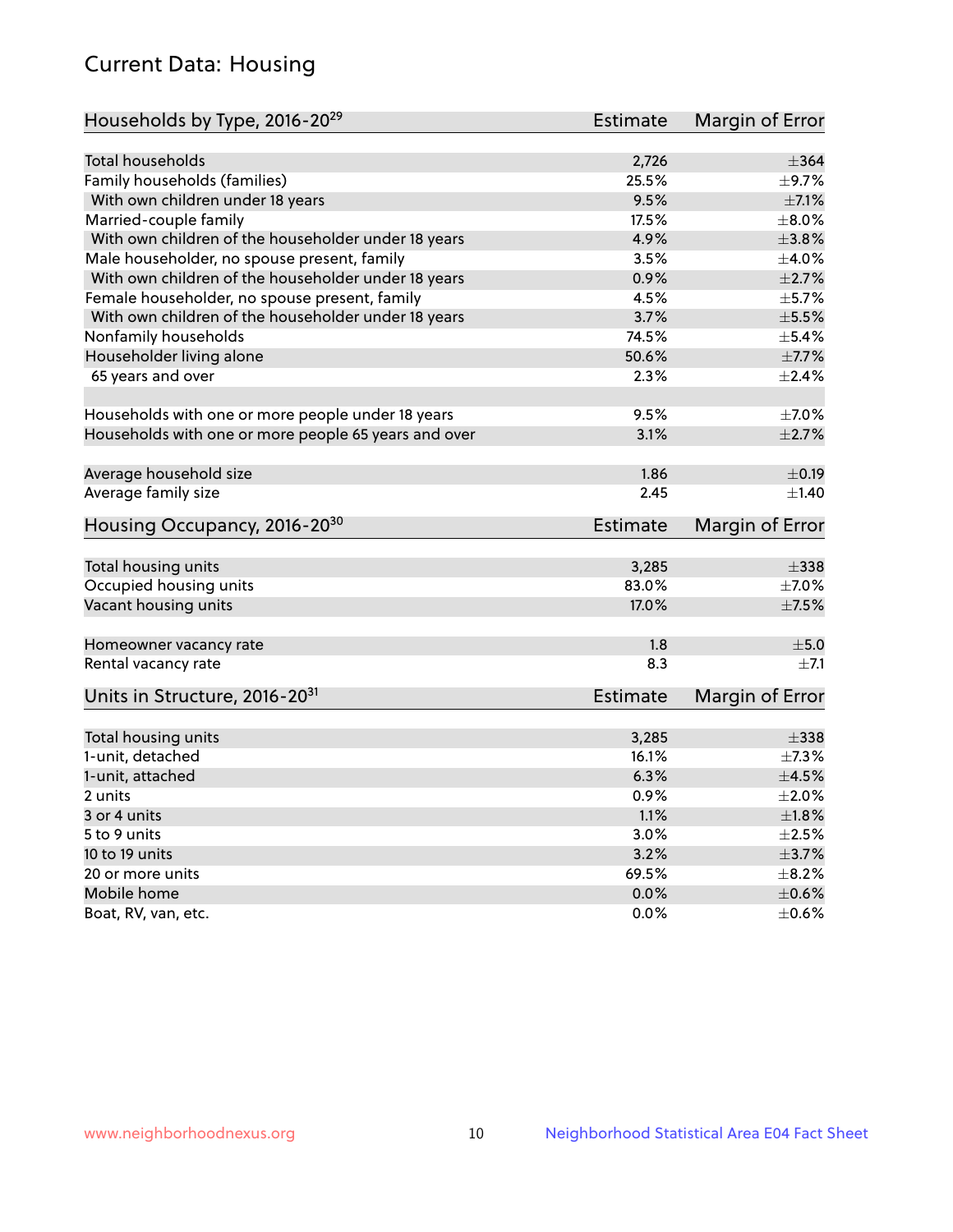# Current Data: Housing, continued...

| Year Structure Built, 2016-20 <sup>32</sup>    | <b>Estimate</b> | <b>Margin of Error</b> |
|------------------------------------------------|-----------------|------------------------|
| Total housing units                            | 3,285           | $\pm$ 338              |
| Built 2014 or later                            | 16.3%           | $\pm$ 6.2%             |
| Built 2010 to 2013                             | 8.1%            | $\pm 4.6\%$            |
| Built 2000 to 2009                             | 34.2%           | $\pm$ 7.1%             |
| Built 1990 to 1999                             | 13.9%           | $\pm$ 6.5%             |
| Built 1980 to 1989                             | 13.3%           | $\pm$ 7.1%             |
| Built 1970 to 1979                             | 2.6%            | $\pm 2.9\%$            |
| Built 1960 to 1969                             | 2.0%            | $\pm 2.2\%$            |
| Built 1950 to 1959                             | 2.6%            | $\pm 2.8\%$            |
| Built 1940 to 1949                             | 5.2%            | $\pm$ 3.8%             |
| Built 1939 or earlier                          | 1.8%            | $\pm 2.1\%$            |
| Housing Tenure, 2016-2033                      | <b>Estimate</b> | Margin of Error        |
| Occupied housing units                         | 2,726           | $\pm$ 364              |
| Owner-occupied                                 | 33.2%           | $\pm$ 8.1%             |
| Renter-occupied                                | 66.8%           | ±6.7%                  |
| Average household size of owner-occupied unit  | 1.82            | $\pm$ 0.38             |
| Average household size of renter-occupied unit | 1.88            | $\pm$ 0.25             |
| Residence 1 Year Ago, 2016-20 <sup>34</sup>    | <b>Estimate</b> | <b>Margin of Error</b> |
| Population 1 year and over                     | 5,162           | $\pm 857$              |
| Same house                                     | 65.5%           | $\pm$ 9.9%             |
| Different house in the U.S.                    | 26.3%           | $\pm$ 6.4%             |
| Same county                                    | 9.6%            | $\pm$ 4.6%             |
| Different county                               | 16.7%           | $\pm$ 5.3%             |
| Same state                                     | 8.6%            | $\pm$ 3.8%             |
| Different state                                | 8.0%            | ±4.2%                  |
| Abroad                                         | 8.2%            | $\pm$ 7.6%             |
| Value of Housing Unit, 2016-20 <sup>35</sup>   | <b>Estimate</b> | Margin of Error        |
| Owner-occupied units                           | 905             | ±251                   |
| Less than \$50,000                             | 1.2%            | $\pm$ 6.1%             |
| \$50,000 to \$99,999                           | 4.6%            | $\pm$ 9.7%             |
| \$100,000 to \$149,999                         | 7.6%            | $\pm$ 8.7%             |
| \$150,000 to \$199,999                         | 16.8%           | ±11.8%                 |
| \$200,000 to \$299,999                         | 22.1%           | ±11.6%                 |
| \$300,000 to \$499,999                         | 28.7%           | $\pm$ 17.2%            |
| \$500,000 to \$999,999                         | 13.8%           | $\pm$ 17.0%            |
| \$1,000,000 or more                            | 5.3%            | $\pm$ 8.2%             |
| Mortgage Status, 2016-20 <sup>36</sup>         | <b>Estimate</b> | Margin of Error        |
| Owner-occupied units                           | 905             | ±251                   |
| Housing units with a mortgage                  | 71.0%           | ±19.3%                 |

Neighborhood Statistical Area E04 Fact Sheet 11 11 www.neighborhoodnexus.org

Housing units without a mortgage  $\pm 13.9\%$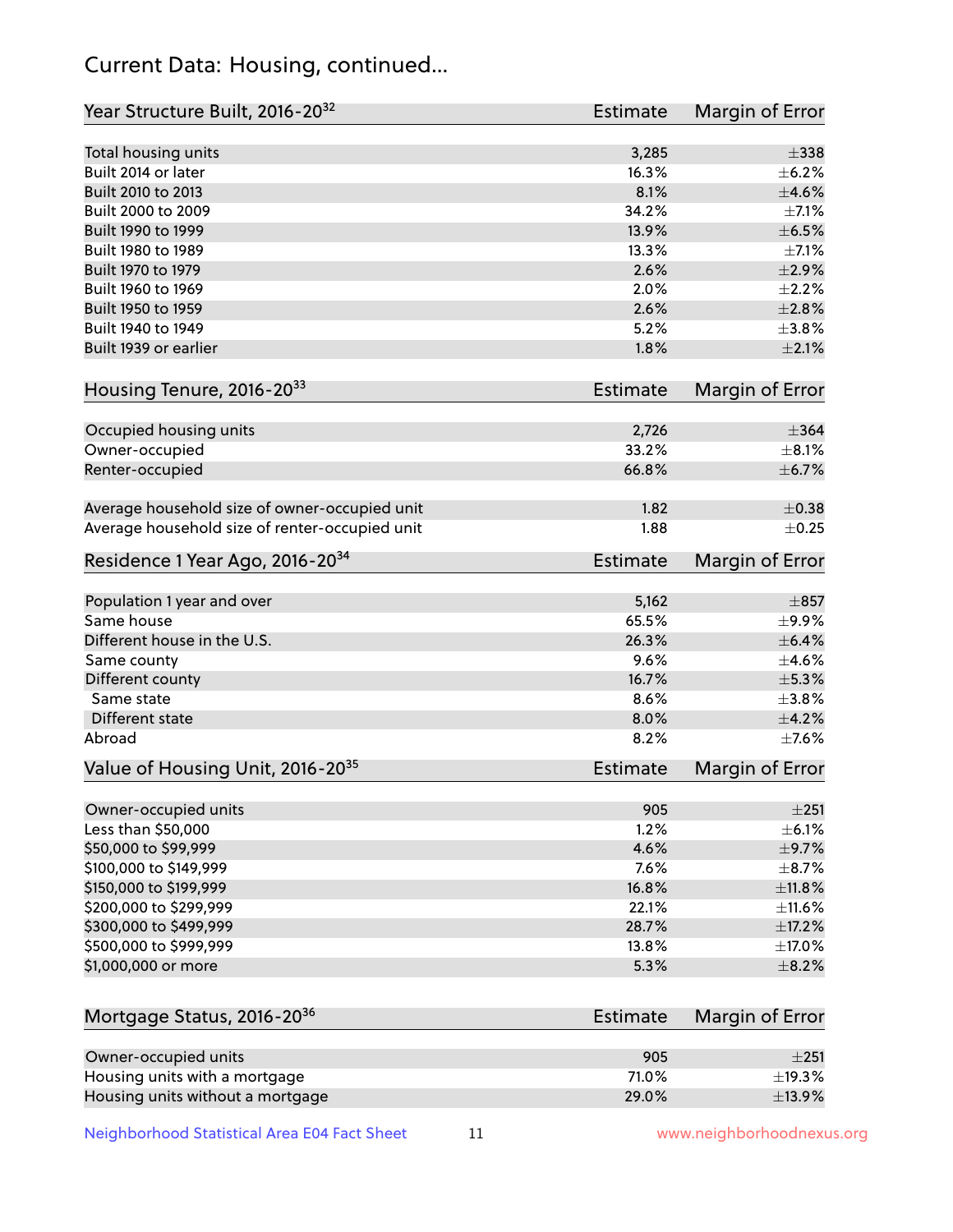# Current Data: Housing, continued...

| Selected Monthly Owner Costs, 2016-20 <sup>37</sup> | <b>Estimate</b> | Margin of Error |
|-----------------------------------------------------|-----------------|-----------------|
|                                                     |                 |                 |
| Housing units with a mortgage                       | 643             | $\pm$ 249       |
| Less than \$300                                     | 0.0%            | $\pm$ 4.0%      |
| \$300 to \$499                                      | 0.0%            | $\pm$ 4.0%      |
| \$500 to \$999                                      | 6.4%            | ±13.5%          |
| \$1,000 to \$1,499                                  | 21.8%           | ±15.5%          |
| \$1,500 to \$1,999                                  | 25.2%           | ±14.1%          |
| \$2,000 to \$2,999                                  | 29.4%           | $\pm 21.0\%$    |
| \$3,000 or more                                     | 17.3%           | ±23.3%          |
|                                                     |                 |                 |
| Median (dollars)                                    | \$1,934         | ±154            |
|                                                     |                 |                 |
| Housing units without a mortgage                    | 262             | $\pm$ 146       |
| Less than \$150                                     | 4.6%            | $\pm$ 11.6%     |
| \$150 to \$249                                      | 0.0%            | $\pm$ 9.8%      |
| \$250 to \$349                                      | 0.0%            | ±9.8%           |
| \$350 to \$499                                      | 10.4%           | ±19.4%          |
| \$500 to \$699                                      | 38.8%           | $\pm 25.5\%$    |
| \$700 or more                                       | 46.2%           | ±34.7%          |
|                                                     |                 |                 |
| Median (dollars)                                    | \$683           | $\pm 77$        |

| Selected Monthly Owner Costs as a Percentage of | Estimate | Margin of Error |
|-------------------------------------------------|----------|-----------------|
| Household Income, 2016-2038                     |          |                 |
|                                                 |          |                 |
| Housing units with a mortgage <sup>39</sup>     | 628      | $\pm 280$       |
| Less than 20.0 percent                          | 38.3%    | $\pm$ 24.1%     |
| 20.0 to 24.9 percent                            | 20.9%    | ±19.3%          |
| 25.0 to 29.9 percent                            | $17.8\%$ | $\pm$ 14.4%     |
| 30.0 to 34.9 percent                            | 7.4%     | ±13.9%          |
| 35.0 percent or more                            | 15.6%    | $\pm$ 11.6%     |
|                                                 |          |                 |
| Housing units without a mortgage <sup>40</sup>  | 262      | $\pm$ 152       |
| Less than 10.0 percent                          | 52.5%    | $\pm$ 25.7%     |
| 10.0 to 14.9 percent                            | 18.7%    | $\pm 26.3\%$    |
| 15.0 to 19.9 percent                            | 19.5%    | $\pm 21.0\%$    |
| 20.0 to 24.9 percent                            | 2.7%     | $\pm$ 9.4%      |
| 25.0 to 29.9 percent                            | 5.0%     | $\pm$ 9.6%      |
| 30.0 to 34.9 percent                            | $1.6\%$  | $\pm$ 7.4%      |
| 35.0 percent or more                            | $0.0\%$  | $\pm$ 12.0%     |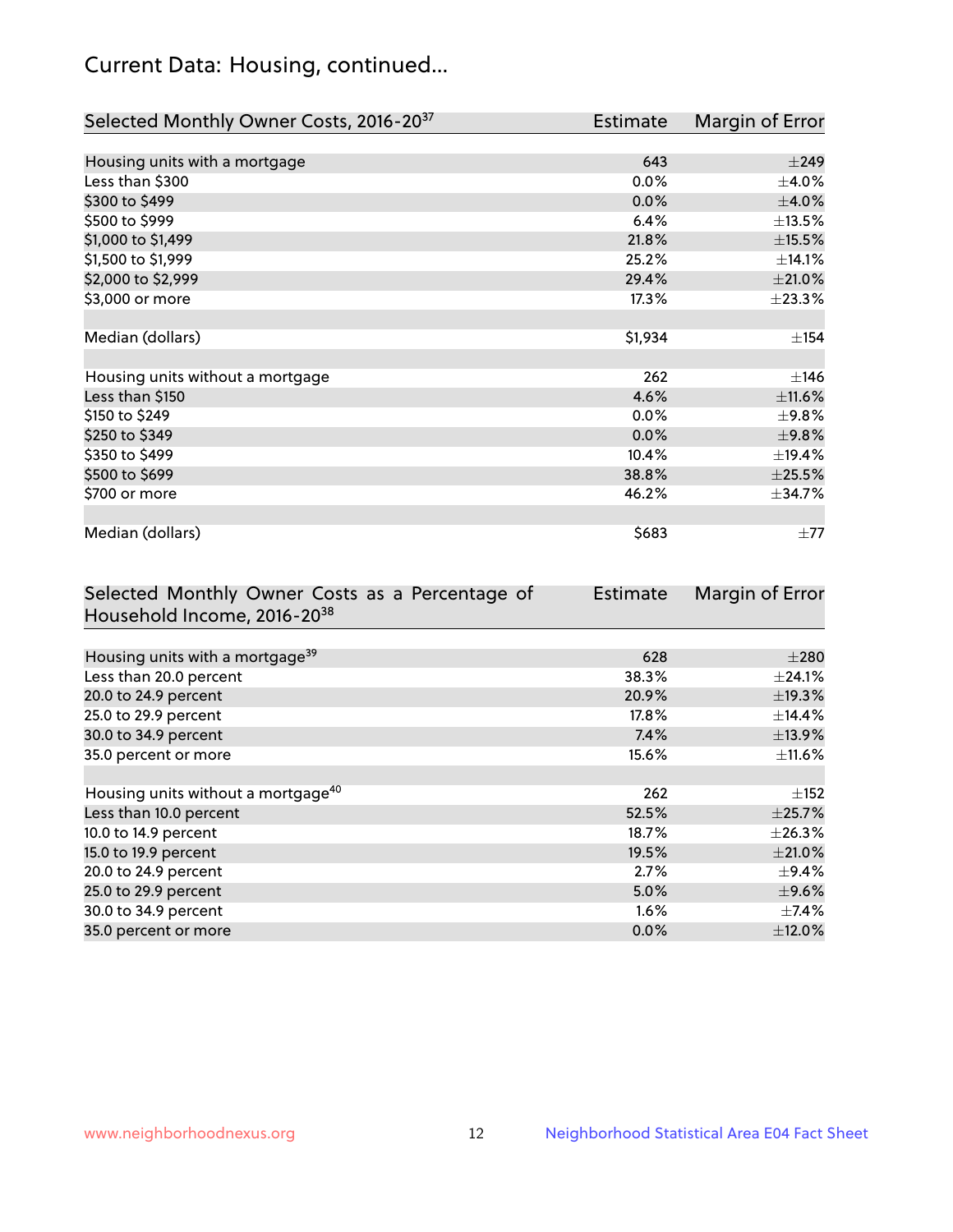# Current Data: Housing, continued...

| Gross Rent, 2016-20 <sup>41</sup>               | <b>Estimate</b> | Margin of Error |
|-------------------------------------------------|-----------------|-----------------|
|                                                 |                 |                 |
| Occupied units paying rent                      | 1,769           | $\pm$ 313       |
| Less than \$200                                 | 0.0%            | $\pm1.8\%$      |
| \$200 to \$499                                  | 1.4%            | ±3.3%           |
| \$500 to \$749                                  | 1.1%            | $\pm 3.6\%$     |
| \$750 to \$999                                  | 12.3%           | $\pm$ 9.7%      |
| \$1,000 to \$1,499                              | 27.3%           | ±10.6%          |
| \$1,500 to \$1,999                              | 33.7%           | $\pm$ 9.1%      |
| \$2,000 or more                                 | 24.2%           | $\pm$ 10.9%     |
| Median (dollars)                                | \$1,618         | ±79             |
|                                                 |                 |                 |
| No rent paid                                    | 52              | $\pm 65$        |
|                                                 |                 |                 |
| Gross Rent as a Percentage of Household Income, | <b>Estimate</b> | Margin of Error |
| $2016 - 20^{42}$                                |                 |                 |
|                                                 |                 |                 |
| Occupied units paying rent <sup>43</sup>        | 1,684           | $\pm 406$       |
| Less than 15.0 percent                          | 12.8%           | $\pm$ 7.7%      |
| 15.0 to 19.9 percent                            | 12.1%           | $\pm 8.0\%$     |
| 20.0 to 24.9 percent                            | 15.7%           | $\pm$ 9.2%      |
| 25.0 to 29.9 percent                            | 7.3%            | ±6.8%           |
| 30.0 to 34.9 percent                            | 9.8%            | $\pm$ 7.5%      |
| 35.0 percent or more                            | 42.4%           | ±11.2%          |

# Current Data: Transportation

| Commuting to Work, 2016-20 <sup>44</sup>  | <b>Estimate</b> | <b>Margin of Error</b> |
|-------------------------------------------|-----------------|------------------------|
|                                           |                 |                        |
| Workers 16 years and over                 | 3,628           | $\pm 638$              |
| Car, truck, or van - drove alone          | 60.6%           | $\pm$ 4.3%             |
| Car, truck, or van - carpooled            | 3.8%            | $\pm 3.0\%$            |
| Public transportation (excluding taxicab) | $7.7\%$         | $\pm$ 4.4%             |
| Walked                                    | 7.1%            | $\pm$ 4.2%             |
| Other means                               | 2.0%            | $\pm 2.5\%$            |
| Worked at home                            | 18.7%           | $\pm$ 10.5%            |
|                                           |                 |                        |
| Mean travel time to work (minutes)        | 23.7            | $\pm$ 3.6              |

| Access to a Vehicle, 2016-20 <sup>45</sup> | Estimate | Margin of Error |
|--------------------------------------------|----------|-----------------|
|                                            |          |                 |
| Occupied housing units                     | 2,726    | $\pm$ 364       |
| No vehicles available                      | 8.7%     | $+5.1%$         |
| 1 vehicle available                        | 59.6%    | $\pm$ 10.6%     |
| 2 vehicles available                       | 27.4%    | $+8.8%$         |
| 3 or more vehicles available               | 4.3%     | $+3.3%$         |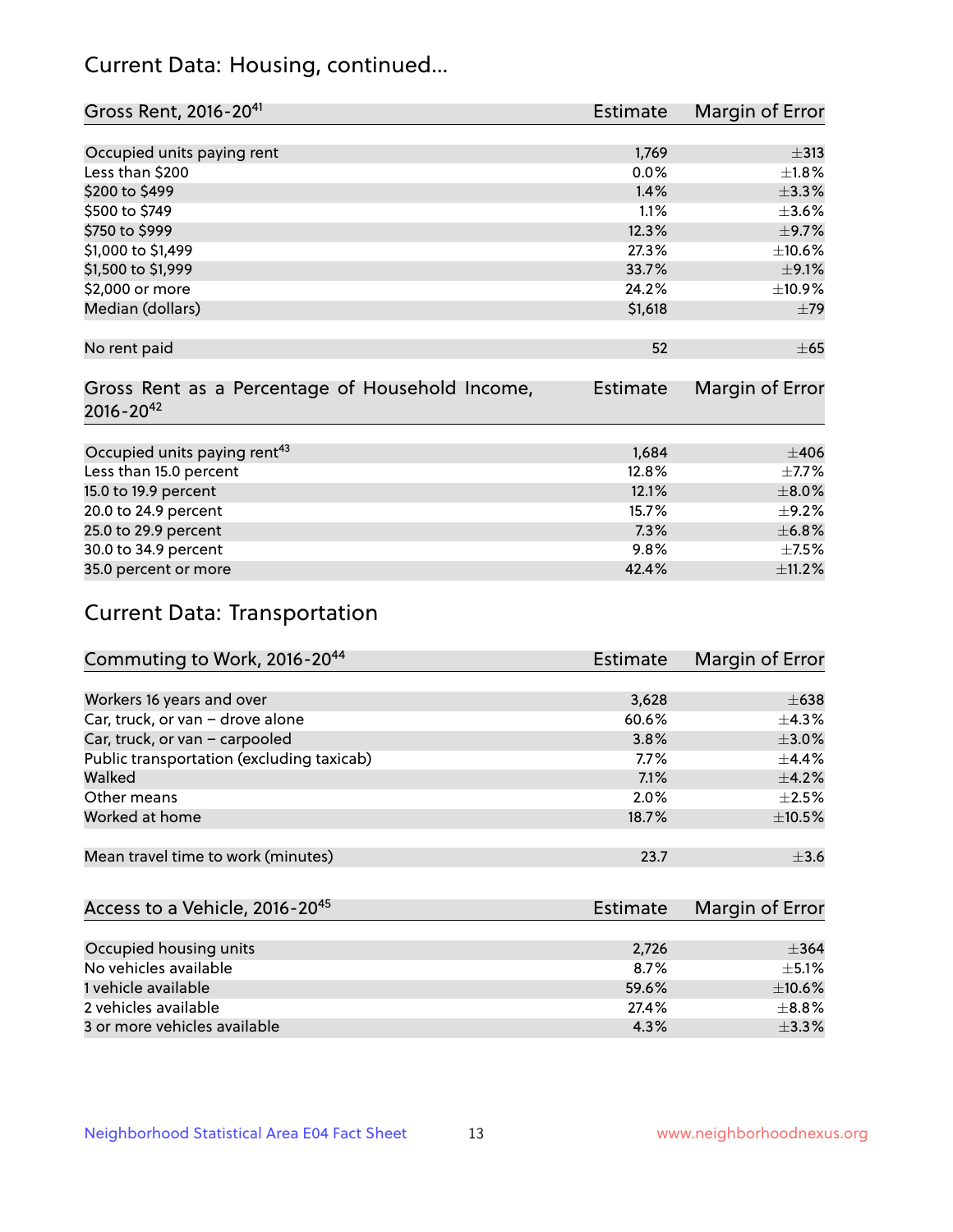# Current Data: Health

| Health Insurance coverage, 2016-2046                    | <b>Estimate</b> | Margin of Error |
|---------------------------------------------------------|-----------------|-----------------|
|                                                         |                 |                 |
| Civilian Noninstitutionalized Population                | 5,163           | $\pm$ 856       |
| With health insurance coverage                          | 92.8%           | $\pm$ 4.5%      |
| With private health insurance coverage                  | 90.1%           | $\pm$ 5.2%      |
| With public health coverage                             | 3.9%            | $\pm 2.9\%$     |
| No health insurance coverage                            | 7.2%            | $\pm$ 5.5%      |
| Civilian Noninstitutionalized Population Under 19 years | 355             | $\pm$ 355       |
| No health insurance coverage                            | 2.4%            | $\pm$ 7.8%      |
|                                                         |                 |                 |
| Civilian Noninstitutionalized Population 19 to 64 years | 4,717           | $\pm 791$       |
| In labor force:                                         | 3,799           | $\pm 651$       |
| Employed:                                               | 3,623           | $\pm 634$       |
| With health insurance coverage                          | 95.3%           | $\pm$ 6.2%      |
| With private health insurance coverage                  | 94.4%           | $\pm$ 6.2%      |
| With public coverage                                    | 1.1%            | $\pm1.6\%$      |
| No health insurance coverage                            | 4.7%            | $\pm$ 4.7%      |
|                                                         |                 |                 |
| Unemployed:                                             | 177             | $+634$          |
| With health insurance coverage                          | 76.7%           | $\pm 25.0\%$    |
| With private health insurance coverage                  | 61.7%           | $\pm$ 27.7%     |
| With public coverage                                    | 15.1%           | ±28.3%          |
| No health insurance coverage                            | 23.3%           | ±31.7%          |
| Not in labor force:                                     | 917             | $\pm$ 333       |
| With health insurance coverage                          | 85.2%           | $\pm$ 16.5%     |
| With private health insurance coverage                  | 83.5%           | ±17.3%          |
| With public coverage                                    | 4.1%            | $\pm$ 9.2%      |
| No health insurance coverage                            | 14.8%           | ±15.1%          |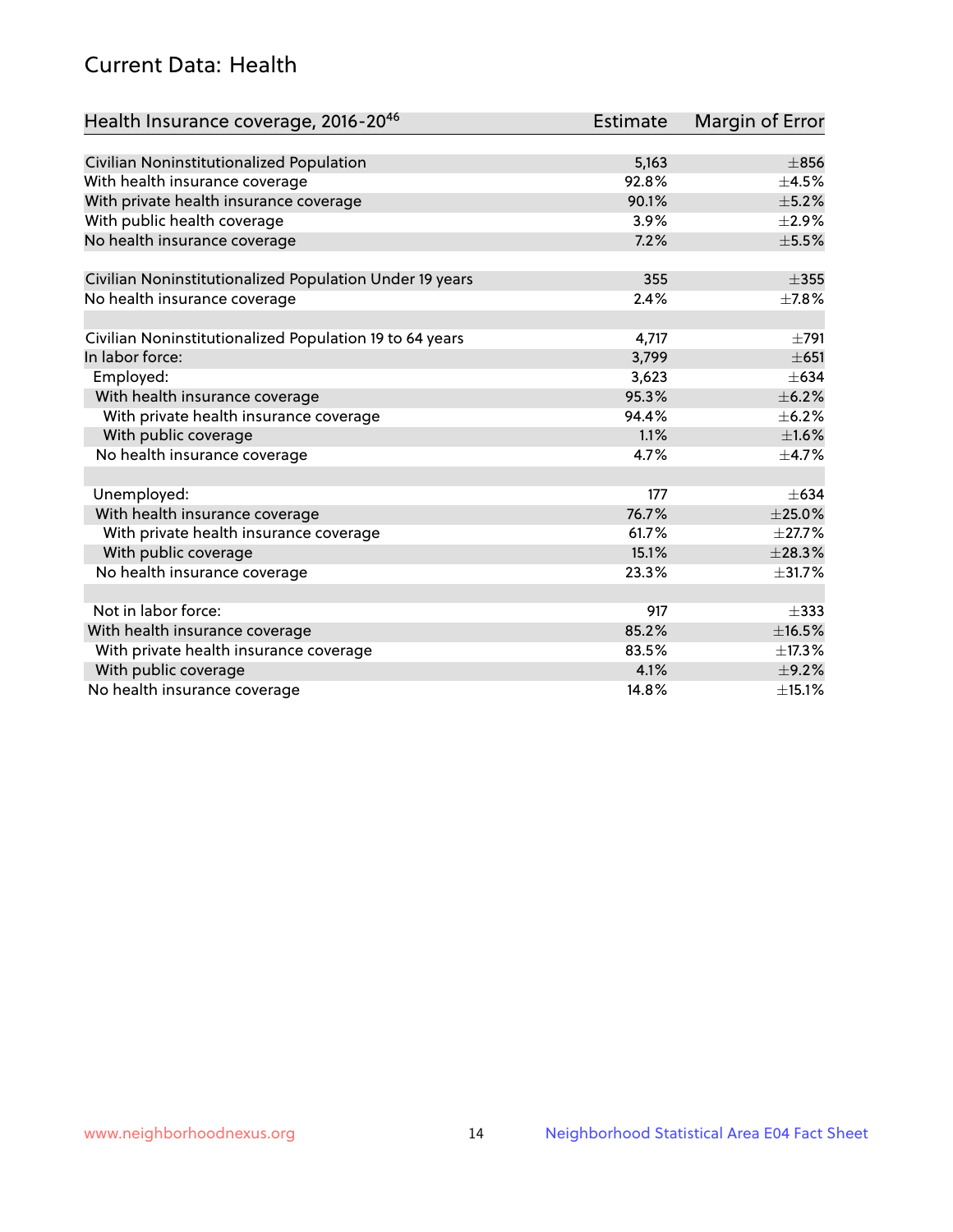#### Notes:

- 1. Source: U.S. Census Bureau, Decennial Census 2000, SF1 tables P8, P12; American Community Survey, tables B01001, B03002
- 2. This category includes Pacific Islanders, Native Americans and Alaska Natives, people who identify as some other race, and those who identify as bi/multi racial.
- 3. Source: U.S. Census Bureau, Decennial Census 2000, SF1 tables P15, P16, P18, P19; American Community Survey, tables B11001, B11005, B11003
- 4. Source: U.S. Census Bureau, Decennial Census 2000, SF3 table P37; American Community Survey, table B15002
- 5. Source: U.S. Census Bureau, Longitudinal Employer-Household Dynamics Residential Area Characteristics, Table JT01 (Primary Jobs); Workplace Area Characteristics, Table JT00 (All Jobs)
- 6. Source: U.S. Census Bureau, Decennial Census 2000, SF3 tables P52, P87; American Community Survey, tables B19001, B17001
- 7. Source: U.S. Census Bureau, Decennial Census 2000, SF1 tables H3, H4; American Community Survey, tables B25002, B25009
- 8. Source: U.S. Census Bureau, Decennial Census 2000, SF3 table H44; American Community Survey, tables B25044
- 9. Source: Atlanta Police Department, COBRA; U.S. Census Bureau, American Community Survey, table B01001
- 10. Source: U.S. Census Bureau, American Community Survey, table B01001
- 11. Source: U.S. Census Bureau, American Community Survey, table B03002
- 12. Source: U.S. Census Bureau, American Community Survey, table B05002
- 13. Source: U.S. Census Bureau, American Community Survey, table B05003
- 14. Source: U.S. Census Bureau, American Community Survey, tables B19001, B19025, B19051, B19061, B19055, B19065, B19059, B19069, B19056, B19066, B19057, B19067, B22001, B19101, B19127
- 15. Source: U.S. Census Bureau, American Community Survey, tables B19201, B19214, B20017, B19313
- 16. Source: U.S. Census Bureau, American Community Survey, table B17010
- 17. Source: U.S. Census Bureau, American Community Survey, tables B17001, B17006, B17021, B17007. Table totals may be lower than the total population, as they are based on the population for whom poverty status is determined.
- 18. Source: U.S. Census Bureau, American Community Survey, B17001H, B17001B, B17001D, B17001I. Table totals may be lower than the total population, as they are based on the population for whom poverty status is determined.
- 19. Source: U.S. Census Bureau, American Community Survey, tables B23001, B23008
- 20. Source: U.S. Census Bureau, American Community Survey, table C24030
- 21. Source: U.S. Census Bureau, American Community Survey, table C24010
- 22. Source: U.S. Census Bureau, American Community Survey, table B24080
- 23. Source: U.S. Census Bureau, Longitudinal Employer-Household Dynamics Origin-Destination Data, Tables JT00 Main and JT00 Aux
- 24. Source: U.S. Census Bureau, Longitudinal Employer-Household Dynamics Origin-Destination Data, Tables JT00 Main and JT00 Aux
- 25. Source: U.S. Census Bureau, Longitudinal Employer-Household Dynamics Origin-Destination Data, Tables JT00 Main and JT00 Aux
- 26. Source: U.S. Census Bureau, Longitudinal Employer-Household Dynamics Origin-Destination Data, Tables JT00 Main and JT00 Aux
- 27. Source: U.S. Census Bureau, American Community Survey, table B14001
- 28. Source: U.S. Census Bureau, American Community Survey, table B15002
- 29. Source: U.S. Census Bureau, American Community Survey, tables B11001, B11003, B11007, B11005, B09019
- 30. Source: U.S. Census Bureau, American Community Survey, tables B25002, B25003, B25004
- 31. Source: U.S. Census Bureau, American Community Survey, table B25024
- 32. Source: U.S. Census Bureau, American Community Survey, table B25034
- 33. Source: U.S. Census Bureau, American Community Survey, tables B25009, B25008, B25003
- 34. Source: U.S. Census Bureau, American Community Survey, table B07003
- 35. Source: U.S. Census Bureau, American Community Survey, table B25075. This value is self-reported and may differ from home values as determined by the County Tax Assessor.
- 36. Source: U.S. Census Bureau, American Community Survey, table B25081
- 37. Source: U.S. Census Bureau, American Community Survey, table B25087
- 38. Source: U.S. Census Bureau, American Community Survey, table B25091
- 39. Excludes units where Selected Monthly Owner Costs as a Percentage of Income cannot be computed.
- 40. Excludes units where Selected Monthly Owner Costs as a Percentage of Income cannot be computed.
- 41. Source: U.S. Census Bureau, American Community Survey, table B25063
- 42. Source: U.S. Census Bureau, American Community Survey, table B25070
- 43. Excludes units where Gross Rent as a Percentage of Income cannot be computed.
- 44. Source: U.S. Census Bureau, American Community Survey, tables B08101, B08013
- 45. Source: U.S. Census Bureau, American Community Survey, table B25044
- 46. Source: U.S. Census Bureau, American Community Survey, tables B18135, B27011

The dagger (†) symbol denotes values that cannot be computed.